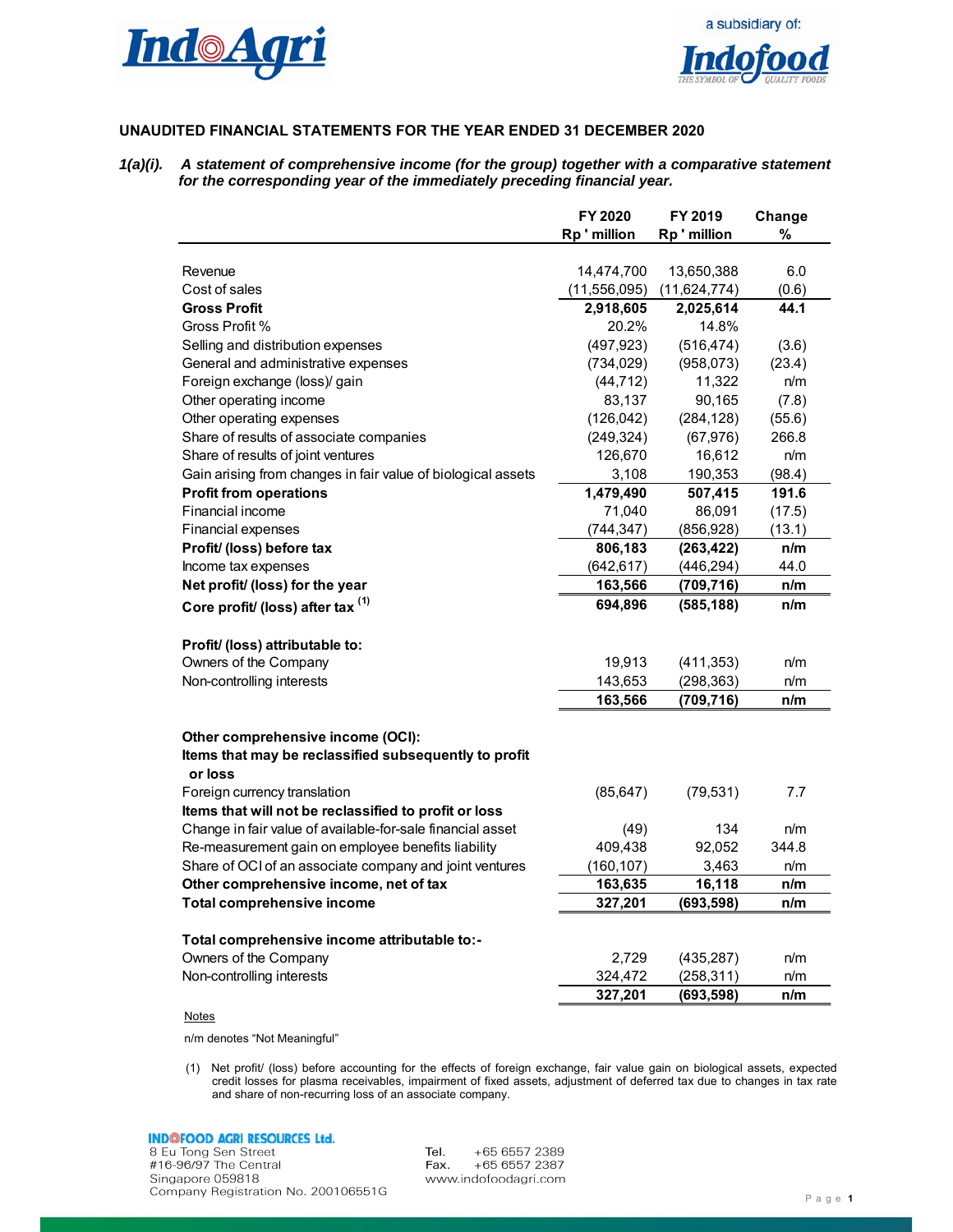# **Additional Information: -**

Adjusted earnings before interests and tax expense, depreciation and amortization ("EBITDA")

|                                                                       | FY 2020<br><b>Rp million</b> | FY 2019<br><b>Rp million</b> | Change<br>% |
|-----------------------------------------------------------------------|------------------------------|------------------------------|-------------|
|                                                                       |                              |                              |             |
| Profit from operations                                                | 1,479,490                    | 507.415                      | 191.6       |
| Add: Depreciation & amortisation                                      | 1,484,962                    | 1,522,327                    | (2.5)       |
| <b>EBITDA</b>                                                         | 2,964,452                    | 2,029,742                    | 46.1        |
| Less: Gain arising from changes in fair value of<br>biological assets | 3.108                        | 190.353                      | (98.4)      |
| Less: Foreign exchange (loss)/ gain                                   | (44, 712)                    | 11.322                       | n/m         |
| Add: Share of non-recurring loss of an assoicate company              | 172,852                      |                              | n/m         |
| Add: Impairment of goodwill                                           |                              | 33,890                       | n/m         |
| Add: Impairment of fixed assets                                       | 2,580                        | 46.863                       | (94.5)      |
| Adjusted EBITDA                                                       | 3,181,488                    | 1,908,820                    | 66.7        |
| Adjusted EBITDA %                                                     | 22.0%                        | 14.0%                        |             |

# *1(a)(ii). Profit before income tax is arrived at after charging/(crediting) the following significant items.*

| <b>Other information:-</b>                                                                                        | FY 2020<br><b>Rp million</b> | FY 2019<br><b>Rp million</b> | Change<br>%           |  |
|-------------------------------------------------------------------------------------------------------------------|------------------------------|------------------------------|-----------------------|--|
| Depreciation of property, plant and equipment<br>Amortisation of deferred charges, right of use assets            | 1,355,847<br>129,115         | 1,393,674<br>128,653         | (2.7)<br>0.4          |  |
| and others<br>Interest on borrowings<br>Allowance for uncollectible and loss arising from changes in              | 725.406<br>54.861            | 842.031<br>138.550           | (13.9)<br>(60.4)      |  |
| amortised cost<br>Write-off of property, plant and equipment<br>Gain on disposal of property, plant and equipment | 57<br>(1,368)                | 3.677<br>(1, 135)            | (98.4)<br>20.5        |  |
| Changes in provision for asset dismantling costs<br>Impairment of goodwill<br>Impairment of fixed assets          | 4.027<br>2.580               | 3.184<br>33.890<br>46.863    | 26.5<br>n/m<br>(94.5) |  |

 *n/m denotes "Not Meaningful"*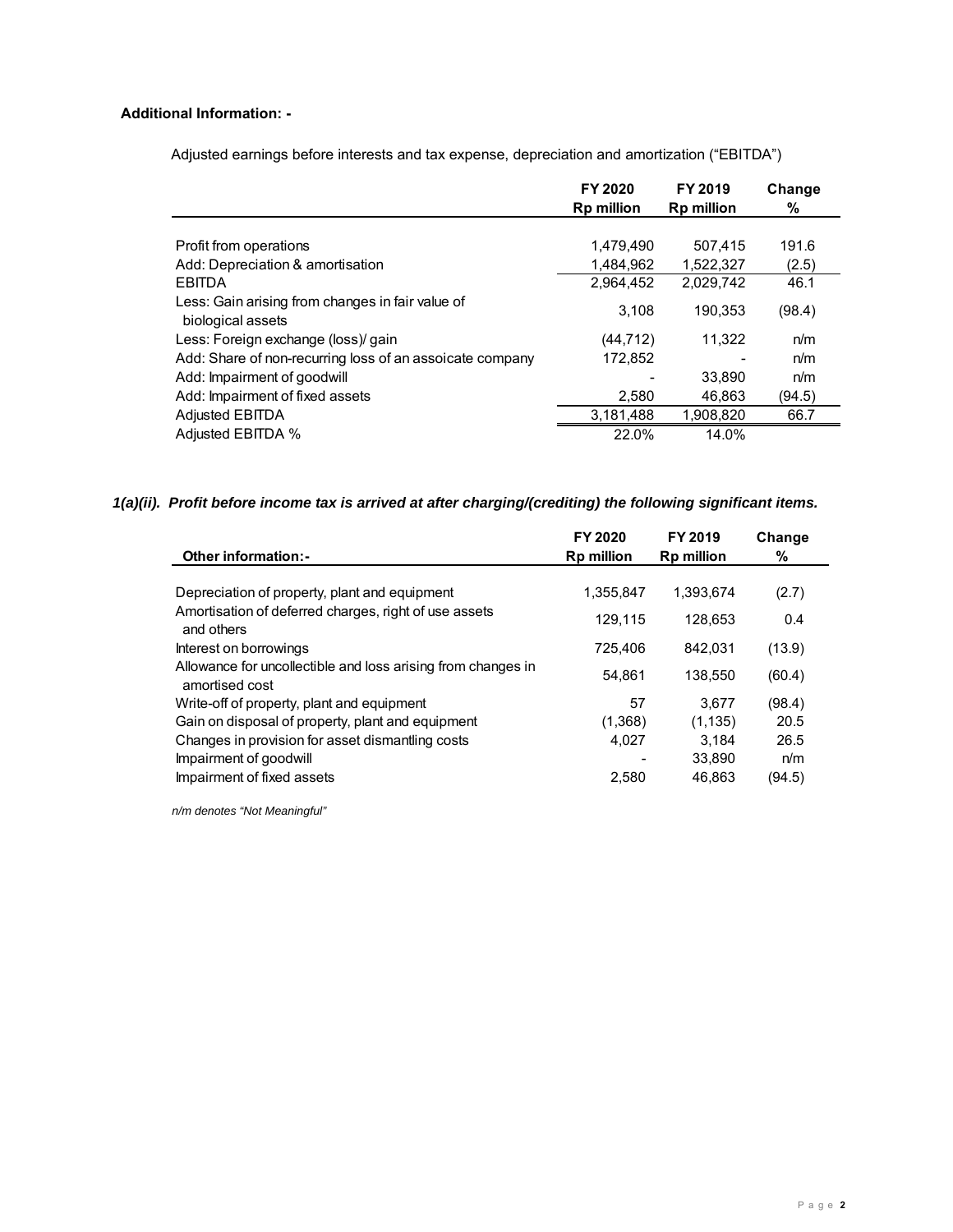*1(b)(i). A statement of financial position (for the issuer and group), together with a comparative statement as at the end of the immediately preceding financial year.* 

|                                          | Group         |              | Company      |            |
|------------------------------------------|---------------|--------------|--------------|------------|
|                                          | 31/12/2020    | 31/12/2019   | 31/12/2020   | 31/12/2019 |
|                                          | Rp ' million  | Rp ' million | Rp ' million | Rp'million |
|                                          |               |              |              |            |
| <b>Non-current assets</b>                |               |              |              |            |
| <b>Biological assets</b>                 | 313,452       | 314,739      |              |            |
| Property, plant and equipment            | 19,374,353    | 19,557,327   | 29,044       | 32,712     |
| Right of use of assets                   | 1,967,628     | 1,990,617    |              |            |
| Goodwill                                 | 3,211,427     | 3,211,427    |              |            |
| Claims for tax refund                    | 105,716       | 205,949      |              |            |
| Deferred tax assets                      | 570,877       | 936,354      |              |            |
| Investment in subsidiary<br>companies    |               |              | 10,706,846   | 10,706,846 |
| Investment in associate<br>companies     | 1,538,001     | 1,766,098    | 439,254      | 551,139    |
| Investment in joint ventures             | 664,037       | 830,258      |              |            |
| Amount due from a subsidiary             |               |              | 970,000      | 1,070,000  |
| Advances and prepayments                 | 333,716       | 478,775      |              |            |
| Other non-current receivables            | 1,602,580     | 1,509,152    | 10           | 10         |
| <b>Total non-current assets</b>          | 29,681,787    | 30,800,696   | 12,145,154   | 12,360,707 |
|                                          |               |              |              |            |
| <b>Current assets</b>                    |               |              |              |            |
| Inventories                              | 2,671,909     | 2,253,714    |              |            |
| Trade and other receivables              | 1,300,032     | 1,320,175    | 90,144       | 90,032     |
| Advances and prepayments                 | 340,544       | 320,137      | 150          | 145        |
| Prepaid taxes                            | 230,281       | 370,931      |              |            |
| <b>Biological assets</b>                 | 777,388       | 717,620      |              |            |
| Assets held for sale                     | 41,795        | 41,795       |              |            |
| Cash and cash equivalents                | 2,446,494     | 1,787,462    | 18,539       | 69,129     |
| <b>Total current assets</b>              | 7,808,443     | 6,811,834    | 108,833      | 159,306    |
| <b>Total assets</b>                      | 37,490,230    | 37,612,530   | 12,253,987   | 12,520,013 |
|                                          |               |              |              |            |
| <b>Current liabilities</b>               |               |              |              |            |
| Trade and other payables and<br>accruals | 2,013,849     | 1,894,905    | 109,075      | 109,859    |
| Advances and other payables              | 341,192       | 313,488      |              |            |
| Lease liabilities                        | 43,918        | 30,066       |              |            |
| Interest-bearing loans and               |               |              |              |            |
| borrowings                               | 6,583,123     | 6,910,876    | 190,418      | 166,812    |
| Income tax payable                       | 222,187       | 22,711       | 3            | 2          |
| <b>Total current liabilities</b>         | 9,204,269     | 9,172,046    | 299,496      | 276,673    |
|                                          |               |              |              |            |
| <b>Net current liabilities</b>           | (1, 395, 826) | (2,360,212)  | (190,663)    | (117,367)  |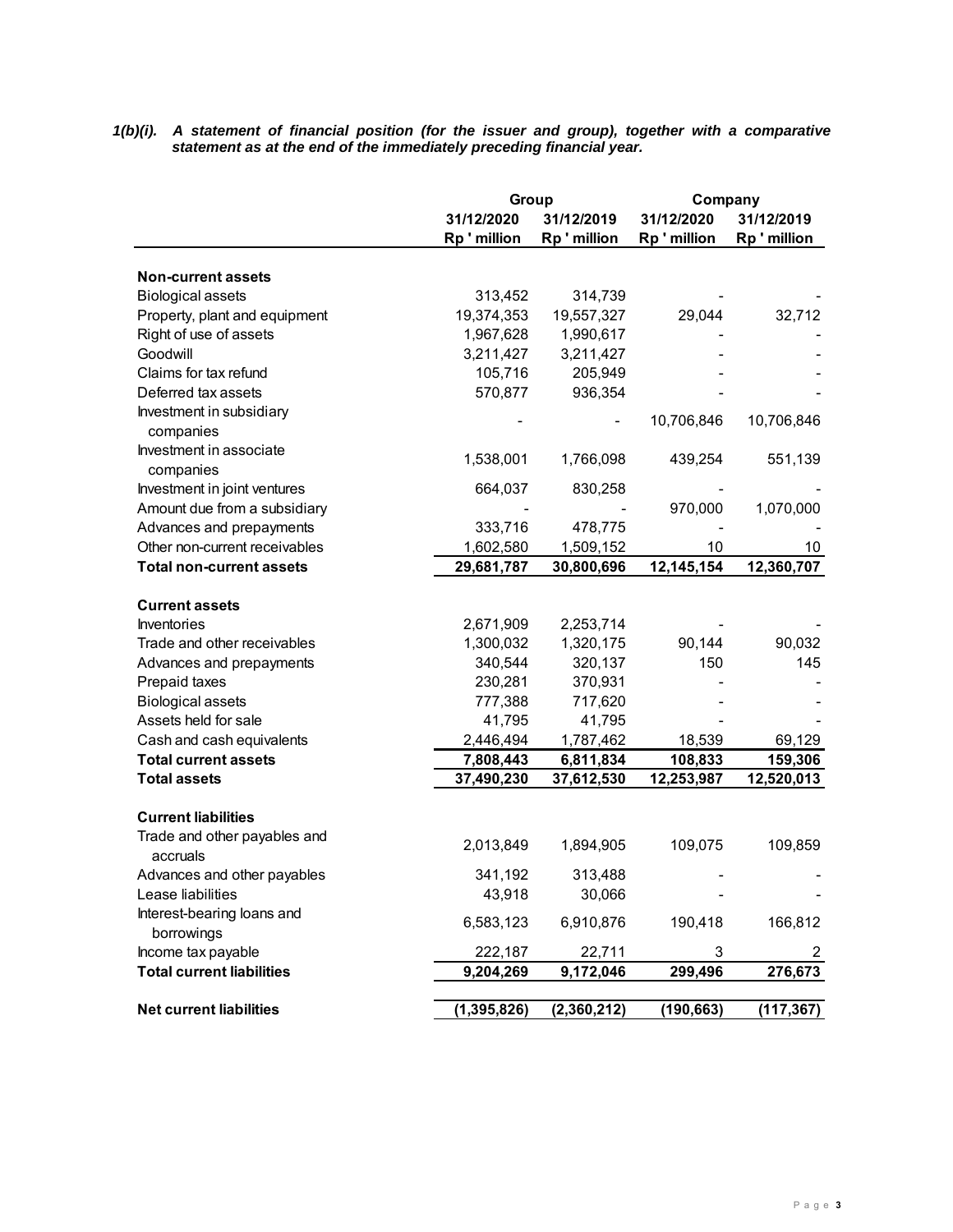|                                                        |            | Group      |            | Company    |  |
|--------------------------------------------------------|------------|------------|------------|------------|--|
|                                                        | 31/12/2020 | 31/12/2019 | 31/12/2020 | 31/12/2019 |  |
|                                                        | Rp'million | Rp'million | Rp'million | Rp'million |  |
| <b>Non-current liabilities</b>                         |            |            |            |            |  |
| Interest-bearing loans and<br>borrowings               | 4,772,696  | 4,640,873  | 631,904    | 808,344    |  |
| Amounts due to related parties<br>and other payables   | 516,143    | 509,859    |            |            |  |
| Provisions                                             | 39,219     | 35,191     |            |            |  |
| Lease Liabilities                                      | 20,125     | 52,943     |            |            |  |
| Employee benefits liabilities                          | 1,913,683  | 2,424,489  |            |            |  |
| Deferred tax liabilities                               | 577,167    | 613,725    | 20,325     | 13,982     |  |
| <b>Total non-current liabilities</b>                   | 7,839,033  | 8,277,080  | 652,229    | 822,326    |  |
| <b>Total liabilities</b>                               | 17,043,302 | 17,449,126 | 951,725    | 1,098,999  |  |
| <b>Net assets</b>                                      | 20,446,928 | 20,163,404 | 11,302,262 | 11,421,014 |  |
| <b>Equity attributable to</b><br>owners of the Company |            |            |            |            |  |
| Share capital                                          | 3,584,279  | 3,584,279  | 10,912,411 | 10,912,411 |  |
| Treasury shares                                        | (390, 166) | (390, 166) | (390, 166) | (390, 166) |  |
| Revenue reserves                                       | 7,924,032  | 7,675,350  | 635,865    | 754,617    |  |
| Other reserves                                         | 194,209    | 442,529    | 144,152    | 144,152    |  |
|                                                        | 11,312,354 | 11,311,992 | 11,302,262 | 11,421,014 |  |
| Non-controlling interests                              | 9,134,574  | 8,851,412  |            |            |  |
| <b>Total equity</b>                                    | 20.446.928 | 20,163,404 | 11.302.262 | 11,421,014 |  |

*1(b)(ii). Aggregate amount of the Group's borrowings and debt securities.* 

|                                                                 | Group      |              |
|-----------------------------------------------------------------|------------|--------------|
|                                                                 | 31/12/2020 | 31/12/2019   |
|                                                                 | Rp'million | Rp ' million |
|                                                                 |            |              |
| Interest bearing debt payable in one year or less, or on demand |            |              |
| Secured *                                                       | 2,150,705  | 2,202,064    |
| Unsecured                                                       | 4.432.418  | 4,708,812    |
| Sub-total                                                       | 6.583.123  | 6,910,876    |
| Interest bearing debt repayable after one year                  |            |              |
| Secured *                                                       | 3.390.792  | 3.832.529    |
| Unsecured                                                       | 1.381.904  | 808.344      |
| Sub-total                                                       | 4.772.696  | 4,640,873    |
|                                                                 |            |              |
| <b>Total borrowings and debt securities</b>                     | 11.355.819 | 11.551.749   |

# Details of the collaterals

\* The above bank borrowings are secured by corporate guarantees of a subsidiary in proportion to its equity ownerships.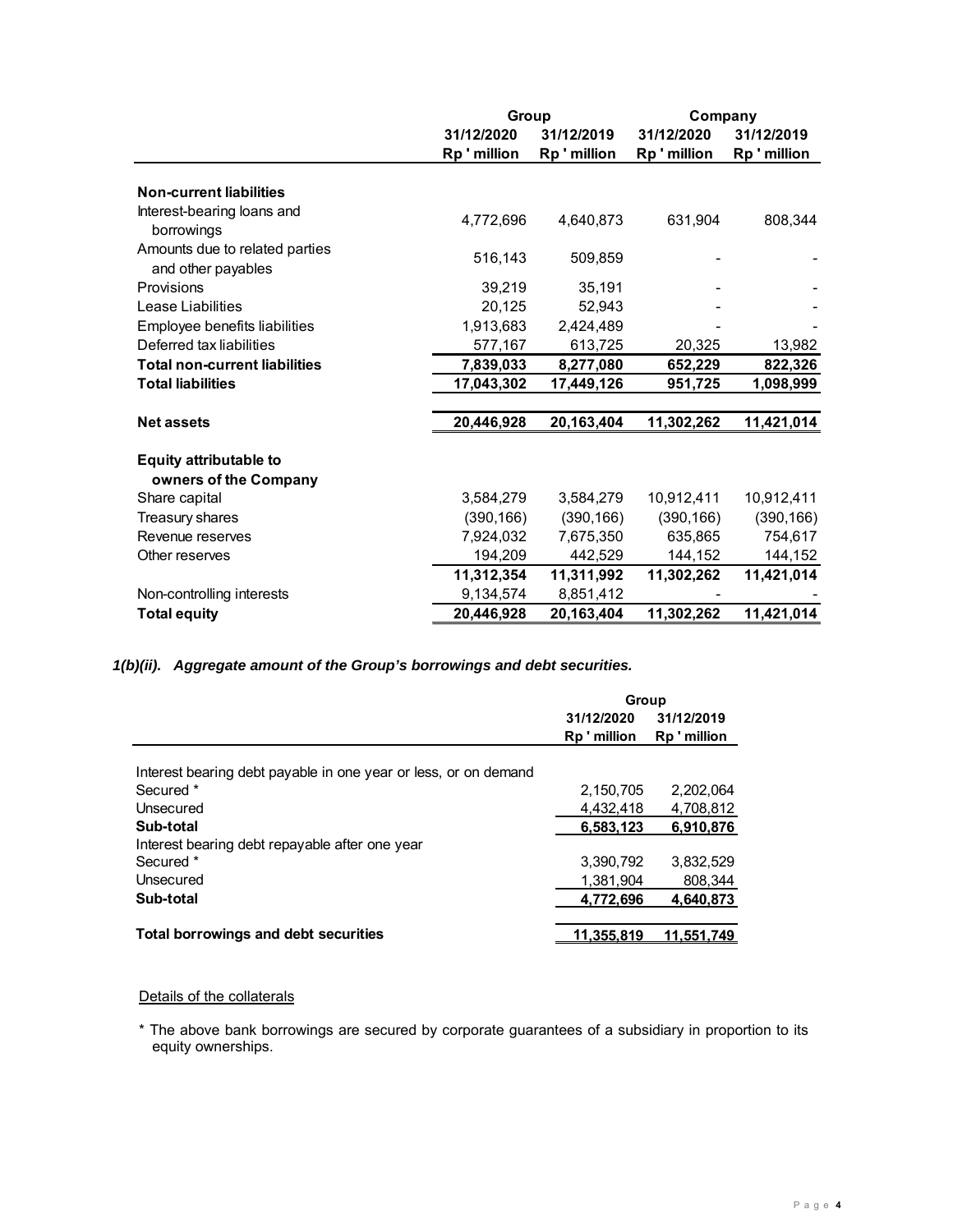*1(c). A statement of cash flows (for the group), together with a comparative statement for the corresponding period of the immediately preceding financial year.* 

|                                                                                     | FY 2020    | FY 2019      |
|-------------------------------------------------------------------------------------|------------|--------------|
|                                                                                     | Rp'million | Rp ' million |
| Cash flows from operating activities                                                |            |              |
| Profit/ (loss) before taxation                                                      | 806,183    | (263, 422)   |
| Adjustments for:                                                                    |            |              |
| Depreciation and amortisation                                                       | 1,484,962  | 1,522,327    |
| Realisation of deferred costs                                                       | 156,128    | 204,660      |
| Unrealised foreign exchange loss/ (gain)                                            | 30,753     | (18, 806)    |
| Provision of allowance for doubtful account                                         | 97         |              |
| Gain arising from changes in fair value of biological assets                        | (3, 108)   | (190, 353)   |
| Allowance for uncollectible and loss arising from changes in amortised<br>cost      | 54,861     | 138,550      |
| Write-off of property, plant and equipment                                          | 57         | 3,677        |
| Gain on disposal of property, plant and equipment                                   | (1,368)    | (1, 135)     |
| Changes in allowance for decline in market value and obsolescence of<br>inventories | (8,486)    | (12, 108)    |
| Changes in provision for asset dismantling costs                                    | 4,027      | 3,184        |
| Change in estimated liability for employee benefits                                 | 152,890    | 372,228      |
| Share of results of associate companies                                             | 249,324    | 67,976       |
| Share of results of joint ventures                                                  | (126, 670) | (16, 612)    |
| Impairment of goodwill                                                              |            | 33,890       |
| Impairment of fixed assets                                                          | 2,580      | 46,863       |
| Financial income                                                                    | (71,040)   | (86,091)     |
| Financial expenses                                                                  | 744,347    | 856,928      |
| Operating cash flows before changes in working capital                              | 3,475,537  | 2,661,756    |
| <b>Changes in working capital:</b>                                                  |            |              |
| Other non-current receivables                                                       | 232,098    | (3,913)      |
| <b>Inventories</b>                                                                  | (409, 709) | 186,758      |
| Trade and other receivables                                                         | 13,900     | 64,801       |
| Advances to suppliers                                                               | (17, 679)  | (133, 684)   |
| Prepaid taxes and advances                                                          | 172,180    | 32,997       |
| Trade and other payables and accruals                                               | (29, 112)  | (72, 307)    |
| <b>Cash flows from operations</b>                                                   | 3,437,215  | 2,736,408    |
| Interest received                                                                   | 70,985     | 86,847       |
| Interest paid                                                                       | (727, 927) | (838, 016)   |
| Income tax paid                                                                     | (241, 405) | (322,097)    |
| Net cash flows from operating activities                                            | 2,538,868  | 1,663,142    |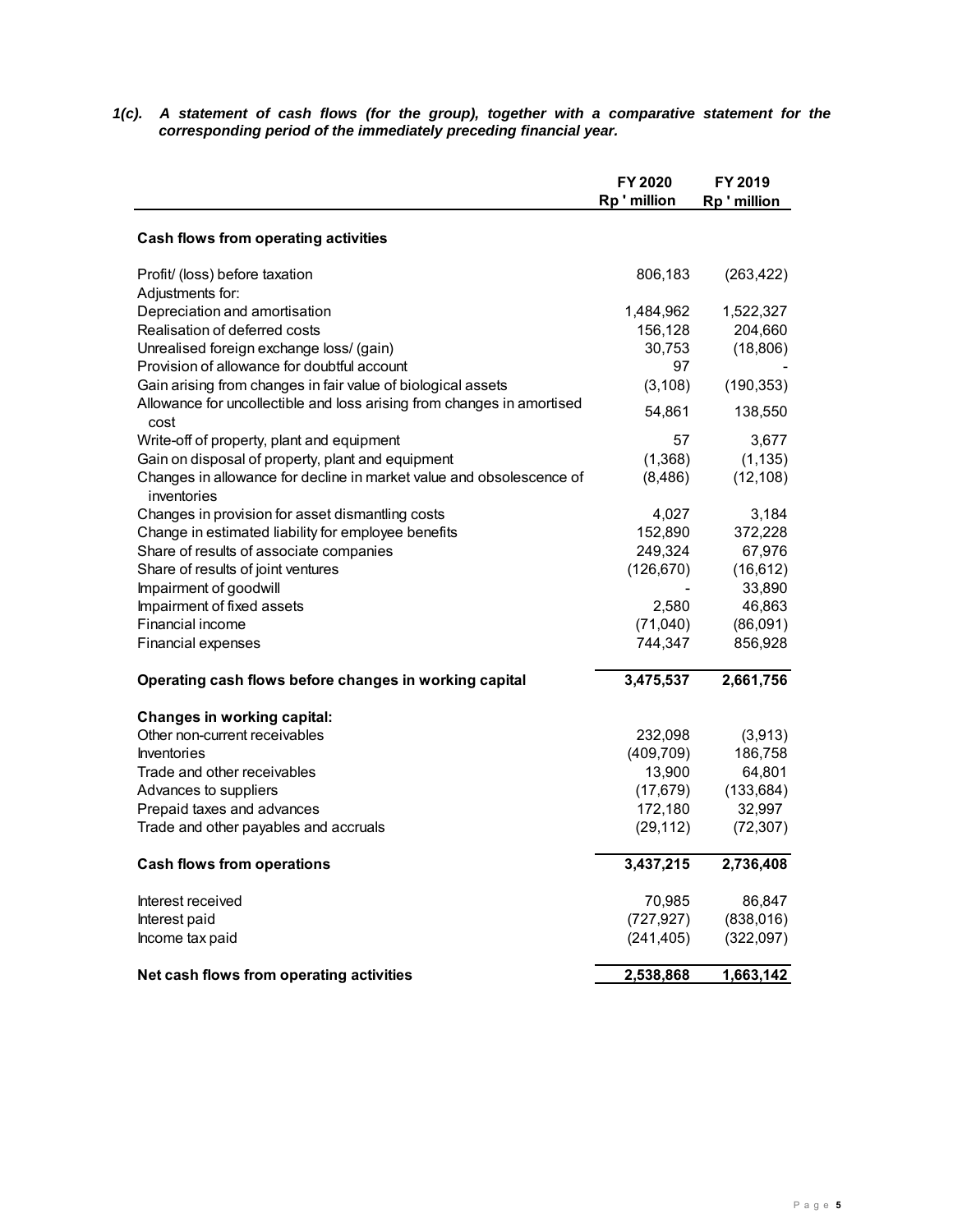|                                                               | FY 2020<br>Rp'million | FY 2019<br>Rp'million |
|---------------------------------------------------------------|-----------------------|-----------------------|
|                                                               |                       |                       |
| Cash flows from investing activities                          |                       |                       |
| Additions to property, plant and equipment                    | (1, 157, 984)         | (1,575,016)           |
| Additions to land-use right                                   | (45, 252)             | (83,696)              |
| Additions to biological assets                                | (194,004)             | (186, 314)            |
| Increase in plasma receivables                                | (152, 250)            | (213, 811)            |
| Proceeds from disposal of property, plant and equipment       | 2,592                 | 11,197                |
| Advances for projects and purchases of fixed assets           | (28, 557)             | (92, 556)             |
| Investment in a joint venture                                 |                       | (74, 634)             |
| Investment in associate companies                             |                       | (373,766)             |
| Net cash flows used in investing activities                   | (1, 575, 455)         | (2,588,596)           |
| Cash flows from financing activities                          |                       |                       |
| Proceeds from interest-bearing loans and borrowings           | 2,103,428             | 4,130,756             |
| Repayment of interest-bearing loans and borrowings            | (2,335,272)           | (3,670,189)           |
| Proceeds from amount due to related parties                   | 6,284                 | 82,000                |
| Dividend payment by subsidiaries to non-controlling interests | (41, 310)             | (52, 325)             |
| Dividend payment to Company's shareholders                    |                       | (36,662)              |
| Advance for shares subscription                               |                       | 98,000                |
| Payment of principal portion of lease liability               | (47, 253)             | (46, 452)             |
| Net cash flows (used in)/ from financing activities           | (314, 123)            | 505,128               |
| Net increase/ (decrease) in cash and cash equivalents         | 649,290               | (420, 326)            |
|                                                               |                       |                       |
| Effect of changes in exchange rates on cash and cash          | 9,742                 | (21,081)              |
| Cash and cash equivalents at the beginning of the year        | 1,787,462             | 2,228,869             |
| Cash and cash equivalents at the end of the year              | 2,446,494             | 1,787,462             |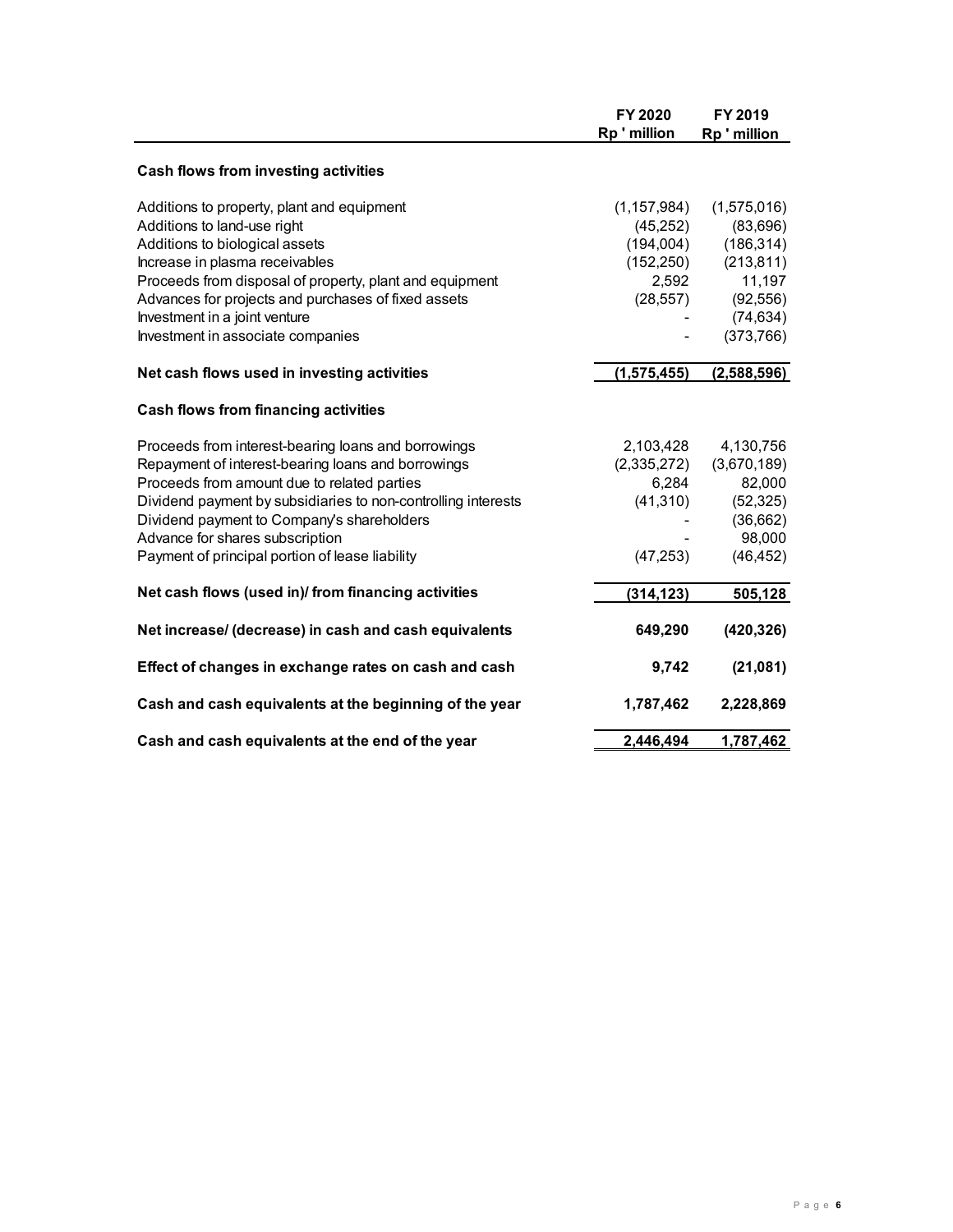*1(d)(i). A statement (for the issuer and group) showing either (i) all the changes in equity or (ii) changes in equity other than those arising from capitalization issues and distributions to shareholders, together with a comparative statement for the corresponding period of the immediately preceding financial year.* 

### **STATEMENT OF CHANGES IN EQUITY**

|                                                                      | Group      |              | Company      |            |
|----------------------------------------------------------------------|------------|--------------|--------------|------------|
|                                                                      | 31/12/2020 | 31/12/2019   | 31/12/2020   | 31/12/2019 |
|                                                                      | Rp'million | Rp ' million | Rp ' million | Rp'million |
| <b>Issued Share</b>                                                  |            |              |              |            |
| Balance as at 1 January / 31 December                                | 3,584,279  | 3,584,279    | 10,912,411   | 10,912,411 |
| <b>Treasury shares of the Company</b>                                |            |              |              |            |
| Balance as at 1 January / 31 December                                | (390, 166) | (390, 166)   | (390, 166)   | (390, 166) |
| <b>Reserves</b>                                                      |            |              |              |            |
| <b>Balance as at 1 January (FRS</b>                                  | 7,675,350  | 8,075,562    | 754,617      | 743,615    |
| Cumulative effects of adopting SFRS(I) 16                            |            | (3,762)      |              |            |
| Adjusted balance as at 1 January                                     | 7,675,350  | 8,071,800    | 754,617      | 743,615    |
| Dividend payment                                                     |            | (36,662)     |              | (36, 662)  |
| Actuarial loss on employee benefits liability                        | 228,769    | 51,565       |              |            |
| Net profit/ (loss) for the year                                      | 19,913     | (411, 353)   | (118, 752)   | 47,664     |
| <b>Balance as at 31 December</b>                                     | 7,924,032  | 7,675,350    | 635,865      | 754,617    |
| Other Reserves*                                                      |            |              |              |            |
| <b>Balance as at 1 January</b>                                       | 442,529    | 517,935      | 144,152      | 144,152    |
| Share of other comprehensive loss of joint<br>ventures               | (173, 971) | (6, 532)     |              |            |
| Share of other comprehensive gain/ (loss) of<br>an associate company | 13,864     | 9,995        |              |            |
| Foreign currency translation                                         | (85, 815)  | (79, 042)    |              |            |
| Unrealised (loss)/ gain for available-for-sales<br>investment        | (31)       | 80           |              |            |
| Employee share based compensation<br>reserve                         | (2, 367)   | 93           |              |            |
| <b>Balance as at 31 December</b>                                     | 194,209    | 442,529      | 144,152      | 144,152    |
| <b>Non-controlling Interests</b>                                     |            |              |              |            |
| <b>Balance as at 1 January</b>                                       | 8,851,412  | 9,065,583    |              |            |
| Cumulative effects of adopting SFRS(I) 16                            |            | (1, 535)     |              |            |
| Adjusted balance as at 1 January                                     | 8,851,412  | 9,064,048    |              |            |
| Dividend payment                                                     | (41, 310)  | (52, 325)    |              |            |
| Advance for shares subscription                                      |            | 98,000       |              |            |
| Actuarial gain on employee benefits liability                        | 180,669    | 40,487       |              |            |
| Foreign currency translation                                         | 168        | (489)        |              |            |
| Unrealised (loss)/ gain for available-for-sales<br>investment        | (18)       | 54           |              |            |
| Net profit/ (loss) for the year                                      | 143,653    | (298, 363)   |              |            |
| <b>Balance as at 31 December</b>                                     | 9,134,574  | 8,851,412    |              |            |
| <b>Total Equity</b>                                                  | 20,446,928 | 20,163,404   | 11,302,262   | 11,421,014 |

Notes:

(1) The issued capital of the Group differs from that of the Company as a result of applying the reverse acquisition accounting in accordance with the former Singapore Financial Reporting Standard framework, SFRS 103. It represents the total of the deemed cost of acquisition immediately before the Acquisition and issue/placement of new shares by the Company subsequent to the Acquisition.

 \* Other reserves comprise capital reserves of subsidiary companies, gain on sale of treasury shares and foreign currency translation differences.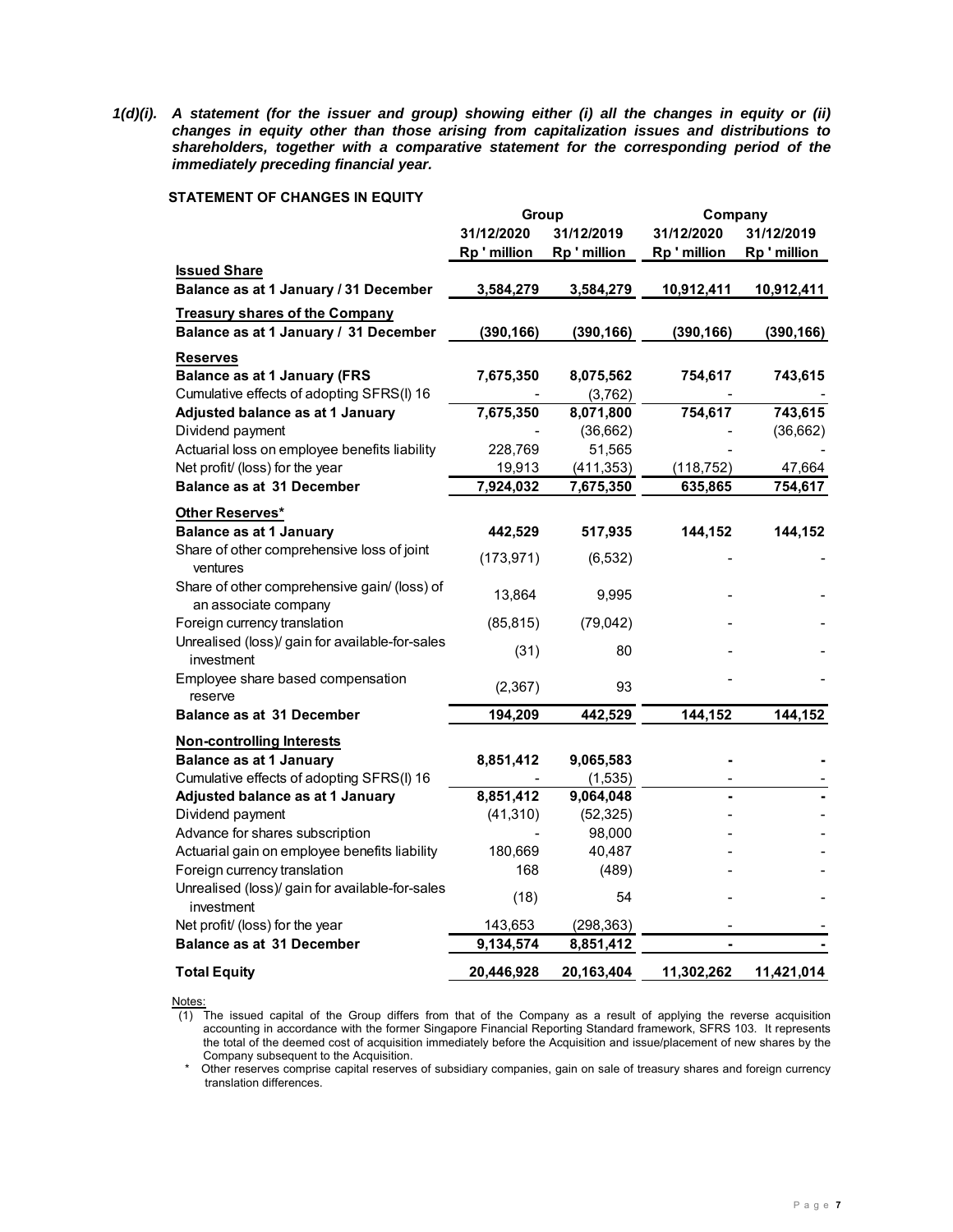*1(d)(ii). Details of any changes in the company's share capital arising from rights issue, bonus issue, subdivision, consolidation, share buy-backs, exercise of share options or warrants, conversion of other issue of equity securities, issue of shares for cash or as consideration for acquisition or for any other purpose since the end of the previous period reported on. State the number of shares that may be issued on conversion of all the outstanding convertibles, if any, against the total number of issued shares excluding treasury shares and subsidiary*  holdings of the issuer, as at end of the current financial period reported on and as at end of *the corresponding period of the immediately preceding financial year. State also the number of shares held as treasury shares and the number of subsidiary holdings, if any, and the percentage of aggregate number of treasury shares and subsidiary holdings held against the total number of shares outstanding in a class that is listed as at end of the current financial period reported on and as at the end of the corresponding period of the immediately preceding financial year.* 

The Company did not issue any shares during the period. As of 31 December 2020 and 31 December 2019, the number of issued shares was 1,447,782,830, of which 51,878,300 shares were held as treasury shares.

There were no outstanding convertibles as at 31 December 2020 and 31 December 2019.

*1(d)(iii). To show the total number of issued shares excluding treasury shares as at the end of the current financial period and as at the end of the immediately preceding year.* 

|                                                         | Company    |            |  |
|---------------------------------------------------------|------------|------------|--|
|                                                         | 31/12/2020 | 31/12/2019 |  |
|                                                         | (1000)     | (1000)     |  |
| Total number of issued shares                           | 1,447,783  | 1,447,783  |  |
| Less: Treasury shares                                   | (51, 878)  | (51, 878)  |  |
| Total number of issued shares excluding treasury shares | 1,395,905  | 1,395,905  |  |

*1(d)(iv). A statement showing all sales, transfers, cancellation and/or use of treasury shares as at the end of the current financial period reported on.* 

| <b>Treasury Shares</b>                       |              | Company      |  |  |
|----------------------------------------------|--------------|--------------|--|--|
|                                              | No of shares | Amount       |  |  |
|                                              | ('000)       | Rp ' million |  |  |
| Balance as at 1 January and 31 December 2020 | 51,878       | 390,166      |  |  |

*1(d)(v). A statement showing all sales, transfers, cancellation and/or use of subsidiary holdings as at the end of the current financial period reported on.* 

Not applicable.

*2. Whether the figures have been audited or reviewed, and in accordance with which auditing standard or practice.* 

This consolidated financial information has not been audited nor reviewed by the external auditors.

*3. Where the figures have been audited or reviewed, the auditors' report (including any modifications or emphasis of a matter).* 

Not applicable.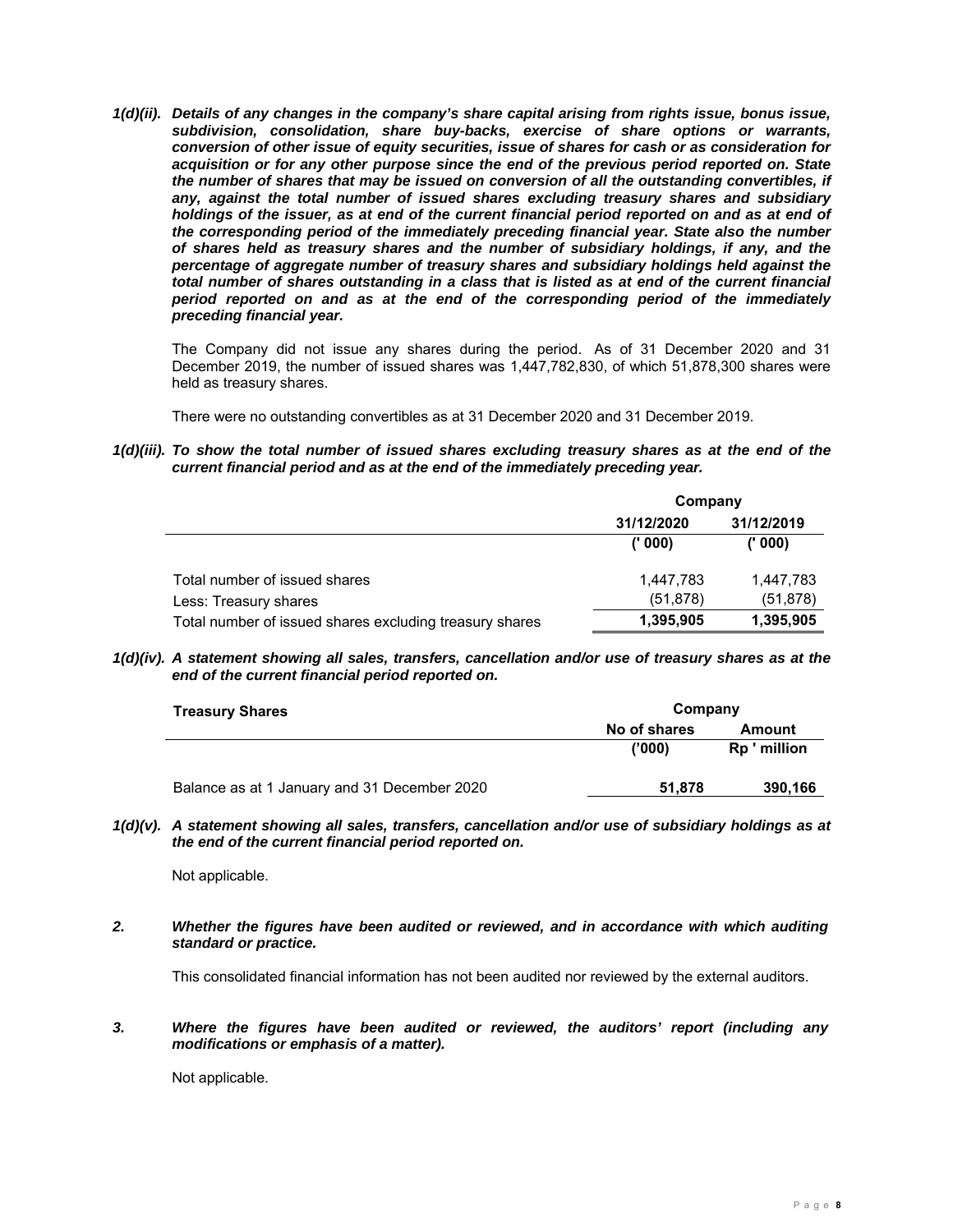#### *4. Whether the same accounting policies and methods of computation as in the issuer's most recently audited annual financial statements have been applied.*

The accounting policies adopted are consistent with those of the previous financial year except in the current financial year, the Group has adopted all the new and revised standards which are effective for annual financial years beginning on or after 1 January 2020. The adoption of these new standards did not have any material effect on the financial performance or position of the Group.

*5. If there are any changes in the accounting policies and methods of computation, including any required by an accounting standard, what has changed, as well as the reasons for, and the effect of, the change.* 

Not applicable.

#### *6. Earnings per ordinary share of the group for the current financial period reported on and the corresponding period of the immediately preceding financial year, after deducting any provision for preference dividends; (a) Based on weighted average number of ordinary shares on issue and (b) On a fully diluted basis (detailing any adjustments made to the earnings).*

 Basic earnings per share amounts are calculated by dividing earnings for the period attributable to the equity holders of the Company by the weighted average number of ordinary shares outstanding during the period. Diluted earnings per share is calculated on the same basis as the basic earnings per share except that the weighted average number of shares outstanding during the period is adjusted for the effects of all dilutive potential ordinary shares. The Company has no dilutive potential ordinary shares as at 31 December 2020.

|                                           | FY 2020      | FY 2019    | Change |
|-------------------------------------------|--------------|------------|--------|
| Earnings per share (Rp)                   | Rp ' million | Rp'million | %      |
|                                           |              |            |        |
| Based on weighted average number of share | 14           | (295)      | n/m    |
| Based on a fully diluted basis            | 14           | (295)      | n/m    |

### *7. Net asset value (for the issuer and group) per ordinary share based on the total number of issued shares excluding treasury shares of the issuer at the end of the: (a) Current financial period reported on; and (b) immediately preceding financial year.*

The net asset value per share for the Group is calculated using the Group's net asset value attributable to equity holders as at end of each period divided by the issued share capital of 1,395,904,530 (excluding 51,878,300 held as treasury shares) as of 31 December 2020 and 31 December 2019.

|                                                                         | Group    |          | Company  |          |
|-------------------------------------------------------------------------|----------|----------|----------|----------|
|                                                                         | 31/12/20 | 31/12/19 | 31/12/20 | 31/12/19 |
| Net asset value per share (Rp)                                          | 8.104    | 8.104    | 8.097    | 8.182    |
| Net asset value per share (SGD 'cents)<br>(converted at Rp10,644 /S\$1) | 76.1     | 76.1     | 76.1     | 76.9     |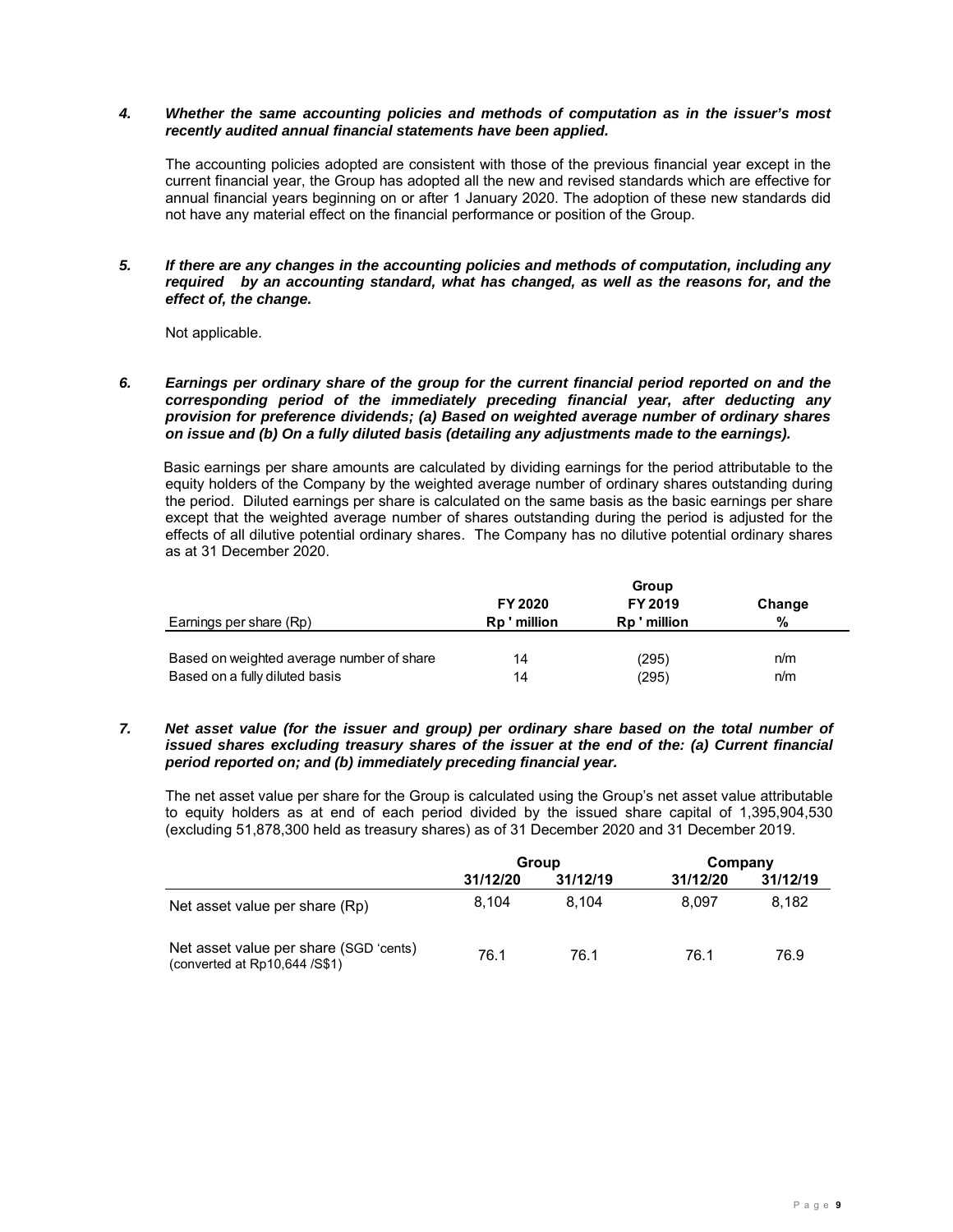*8. A review of the performance of the group, to the extent necessary for a reasonable understanding of the group's business. It must include a discussion of the following: (a) any significant factors that affected the turnover, costs, and earnings of the group for the current financial period reported on, including (where applicable) seasonal or cyclical factors; and (b) any material factors that affected the cash flow, working capital, assets or liabilities of the group during the current financial period reported on.* 

### **Review of Group Performance**

|                                       | FY 2020<br>Rp'million | FY 2019<br>Rp'million | %      |
|---------------------------------------|-----------------------|-----------------------|--------|
| Revenue                               |                       |                       |        |
| <b>Plantations</b>                    |                       |                       |        |
| <b>External sales</b>                 | 3,024,394             | 3,385,528             | (10.7) |
| Inter-segment sales *                 | 5,432,924             | 4,906,178             | 10.7   |
| Sub-total                             | 8,457,318             | 8,291,706             | 2.0    |
| Edible Oils & Fats **                 |                       |                       |        |
| <b>External sales</b>                 | 11,450,306            | 10,264,860            | 11.5   |
| Inter-segment sales                   | 814                   | 2,847                 | (71.4) |
| Sub-total                             | 11,451,120            | 10,267,707            | 11.5   |
| Elimination of inter-segment sales    | (5,433,738)           | (4,909,025)           | 10.7   |
| Total revenue to external parties     | 14,474,700            | 13,650,388            | 6.0    |
| <b>Gross Profit</b><br>Gross Profit % | 2,918,605<br>20.2%    | 2,025,614<br>14.8%    | 44.1   |

*\* Comprises mainly internal CPO sales to the Group's own refineries* 

*\*\* Comprises mainly cooking oil, margarine and copra-based products* 

# **Financial Performance**

**Overview:** CPO prices collapsed at the start of 2020 due to lower fuel and biodiesel demand as a combined result of global lockdowns and movement control measures, and oil price war between OPEC and Russia. However CPO prices recovered in the second half of the year due to tight supplies, stronger demand and increased prices of competing vegetable oils. CPO prices (CIF Rotterdam) was at an average of USD719 per tonne in FY2020, as compared with USD572 per tonne in FY2019.

Amid challenging market conditions and the pandemic in FY2020, the Group reported an improved set of result with higher revenue and profit, supported by higher selling prices of palm and edible oil products.

The Group reported net profit after tax of Rp164 billion in FY2020, reversing from net loss of Rp710 billion in FY2019. The significant improvement was largely due to higher gross profit arising from higher selling prices and lower G&A expenses. This was partly offset by share of non-recurring losses of an associate, lower biological gain and higher income tax expense.

**Revenue:** In FY2020, the Group's consolidated revenue (after elimination of inter-segment sales) increased 6% to Rp14,475 billion despite challenging market conditions and COVID-19, mainly due to higher selling prices of palm products (CPO +24%, PK +21%) and EOF products. This was partly offset by lower sales volume of palm products and EOF products.

Plantation Division's revenue increased 2% in FY2020 mainly attributable to higher selling prices of palm products. This was partly offset by lower sales volume of CPO in line with lower production.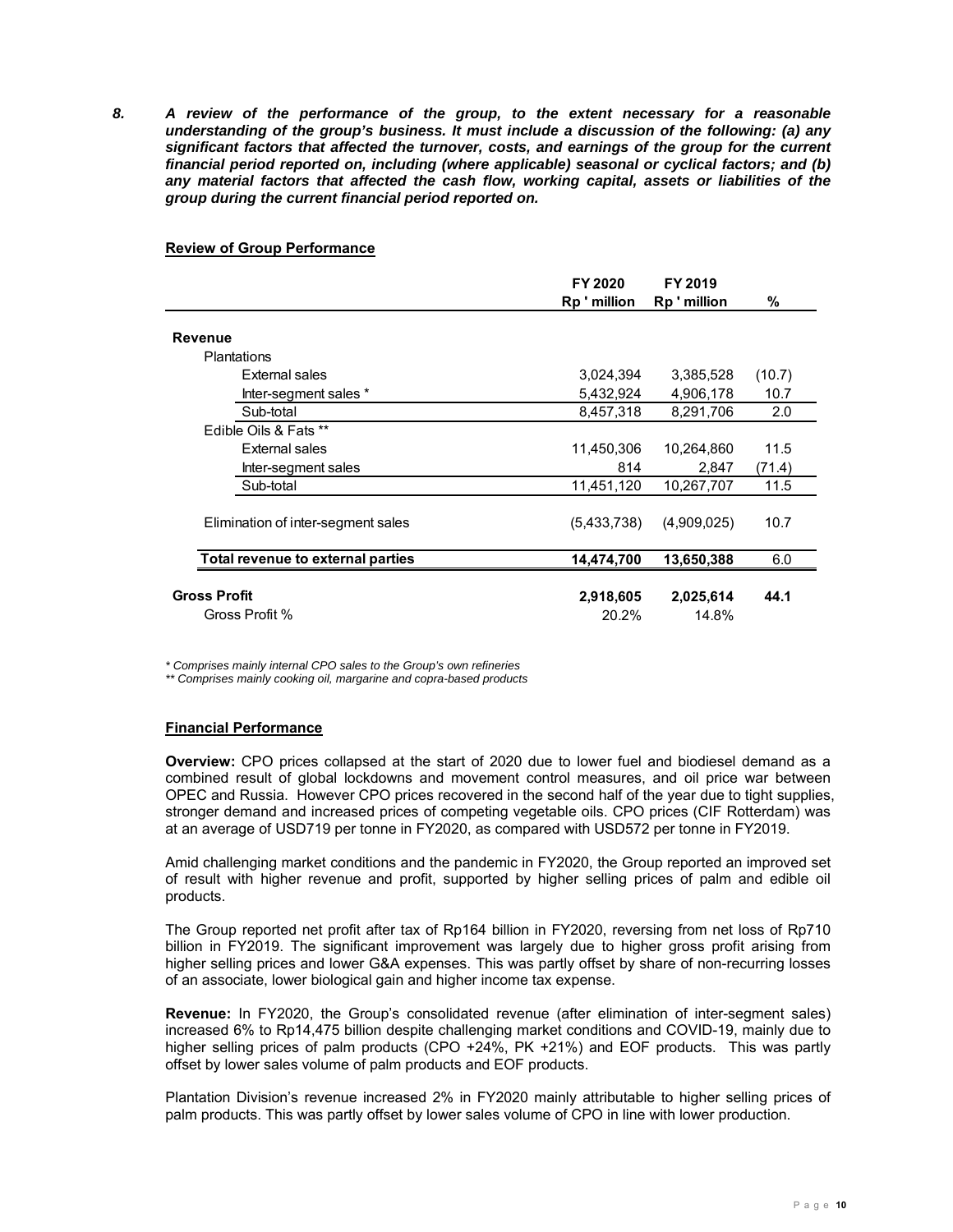Our fresh fruit bunches (FFB) nucleus production declined 9% due to adverse weather conditions and replanting activities. The same weather conditions also affected our plasma smallholders, leading to a 12% decline in our CPO production.

EOF Division's revenue grew by 12% in FY2020 mainly attributable to higher selling prices. The EOF Division was affected by lower demand from HORECA (hotels, restaurants and catering). The Division's consumer cooking oils and margarine products recorded positive growth, this was driven by more families cooking and dining at home during the pandemic.

**Cost of sales:** Lower cost of sales was mainly due to lower sales volume of palm products and edible oil products.

**Gross profit:** The Group's gross profit improved significantly by 44% compared to FY2019 mainly driven by higher prices of palm products and EOF products.

**General and Administrative Expenses (G&A**): G&A expenses decreased 23% in FY2020 mainly due to lower salaries and related costs, and lower travelling expenses arising from movement control measures.

**Other Operating Expenses**: Lower other operating expenses against prior year was mainly due to lower allowance for uncollectible and loss arising from changes in amortised cost of Rp84 billion. In FY2019, the Group recognised an impairment of asset and goodwill of Rp81 billion.

**Foreign Exchange (Loss)/ Gain:** The foreign exchange impacts were principally attributable to the translation of US dollar denominated loans, assets and liabilities. In FY2020, the Group recognised a foreign currency loss of Rp45 billion compared to Rp11 billion gain in FY2019. The foreign currency loss was mainly due to weakening of Indonesia Rupiah against US Dollar to Rp14,105/US\$ as of 31 December 2020 versus Rp13,901/US\$ as of 31 December 2019.

**Share of Results of Associate Companies:** The Group reported higher share of losses from its associate companies in FY2020, largely relating to the loss-making sugar assets in Philippines. The Group recognised Rp173 billion one-off impairment loss on assets and goodwill, and catch-up of depreciation relating to a sugar asset previously classified as held for sale.

**Share of Results of Joint Ventures:** In FY2020, the Group reported higher share of profit of Rp127 billion compared Rp17 billion in FY2019. This was mainly due to higher prices of sugar and ethanol, and higher sales volume of sugar. In the 2020 crushing season, our Brazilian mills achieved a record crushing of 7.65 million tonnes of sugar cane compared to 6.1 million tonnes in 2019 season. The increase was contributed by our fully rehabilitated Cánapolis mill which started operations in 2020, as well as higher crushing recorded by the existing two mills.

**Gain arising from Changes in Fair Values of Biological Assets**: The Group reported Rp3 billion gain arising from changes in fair value of biological assets in FY2020 as a result of higher FFB prices. In FY2019, the biological assets gain of Rp190 billion was mainly due to higher prices and production volume of FFB compared to a year ago.

**Profit from Operations:** The Group reported higher profit from operations of Rp1,479 billion compared to profit of Rp507 billion mainly due to higher gross profit and lower G&A expenses. This was partly offset by higher share of non-recurring losses of an associate and lower biological gain.

**Financial Income:** The Group's financial income decreased 18% in FY2020 mainly due to lower fixed deposit income.

**Financial Expenses:** The Group's financial expenses decreased by 13% in FY2020 mainly due to lower blended interest rate in line with lower benchmark interest rates.

**Income Tax Expense:** The Group recognised higher income tax expenses of Rp643 billion in FY2020 compared to Rp446 billion in FY2019, largely due to deferred tax adjustments as a result of tax rate revision in Indonesia and higher corporate income tax arising from higher taxable income.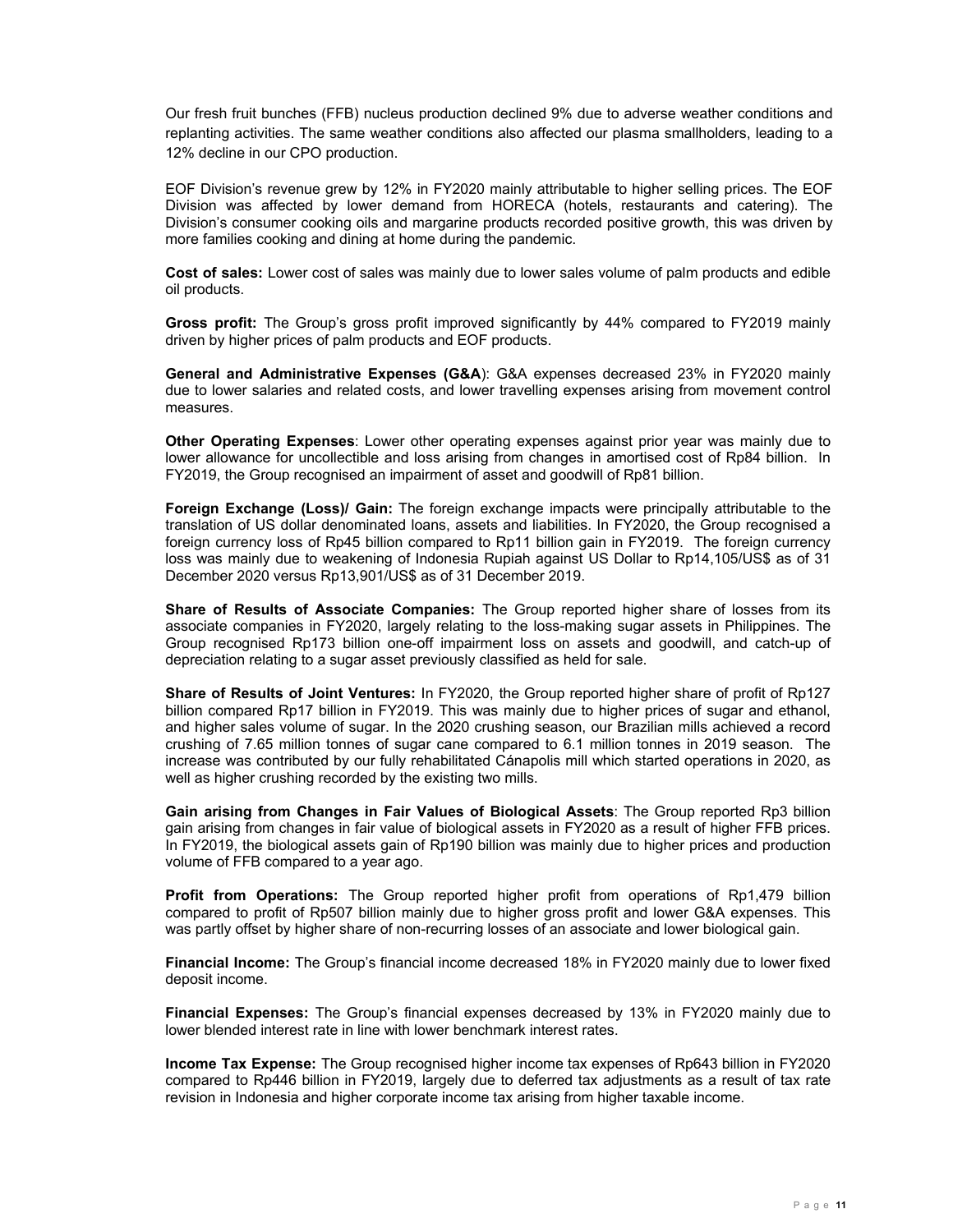**Net Profit/ (Loss) After Tax:** In FY2020, the Group reported a profit of Rp164 billion compared to a loss of Rp710 billion in FY2019. This was mainly due to higher profit from operations as explained above and lower financial expenses, but partly offset by higher income tax expense.

The Group reported attributable profit to equity holders of Rp20 billion, as compared with attributable loss of Rp411 billion in FY2019. Core profit was Rp695 billion in FY2020 compared to a core loss of Rp585 billion in last year.

### **Review of Financial Position**

The Group reported total non-current assets of Rp29.7 trillion as at December 2020 compared to Rp30.8 trillion in December 2019. The decrease was mainly due to lower property, plant and equipment, lower deferred tax assets arising from lower tax losses carried forward, lower carrying value of investment in associate companies and joint ventures, and lower advances.

As at December 2020, the Group reported total current assets of Rp7.8 trillion compared to Rp6.8 trillion as at December 2019. This was mainly due to increase in cash balances arising from higher cash flows generated from operating activities, and higher CPO and stearin stock in the refineries.

The current liabilities of the Group maintained at Rp9.2 trillion. There were higher trade and other payables and accruals, and income tax payable which offset by lower short-term interest-bearing loans and borrowings as a result of the refinancing of certain short-term facilities to long-term facilities.

The Group reported lower net current liabilities of Rp1.4 trillion in December 2020 compared to Rp2.4 trillion in December 2019 mainly due to higher cash and lower proportion of short-term interest-bearing loans and borrowings as at December 2020.

The Group total non-current liabilities decreased 5% from Rp8.3 trillion as at December 2019 to Rp7.8 trillion as at December 2020. The decrease was mainly due to lower employee benefits liabilities which were determined based on the actuarial calculations in accordance with the provisions of the Indonesian Labor Law.

As at December 2020, the Group's net debt to total equity ratio decreased from 0.48 times as at December 2019 to 0.44 times. This was mainly due to the combined effects of higher cash and lower gross debts compared to prior year end.

#### **Review of Cash Flows**

The Group reported higher cash flows from operation of Rp2,539 billion in FY2020 compared to Rp1,663 billion in FY2019 arising from improved operational results.

Net cash flows used in investing activities were lower at Rp1,575 billion in FY2020 compared to Rp2,589 billion in FY2019. The decline was largely due to lower additions of property, plant and equipment in 2020, as well as no investments made in 2020 compared to Rp448 billion in 2019.

The Group recorded net cash outflows of Rp314 billion in financing activities in FY2020 compared to cash flows generated from financing activities of Rp505 billion in FY2019. This was mainly due to net repayment of loan instalments during FY2020.

The Group's cash level increased from Rp1,787 billion as at December 2019 to Rp2,446 billion as at December 2020 largely due to higher cash flows generated from operating activities and lower investing activities.

# *9. Where a forecast, or a prospect statement, has been previously disclosed to shareholders, any variance between it and the actual results.*

Not applicable.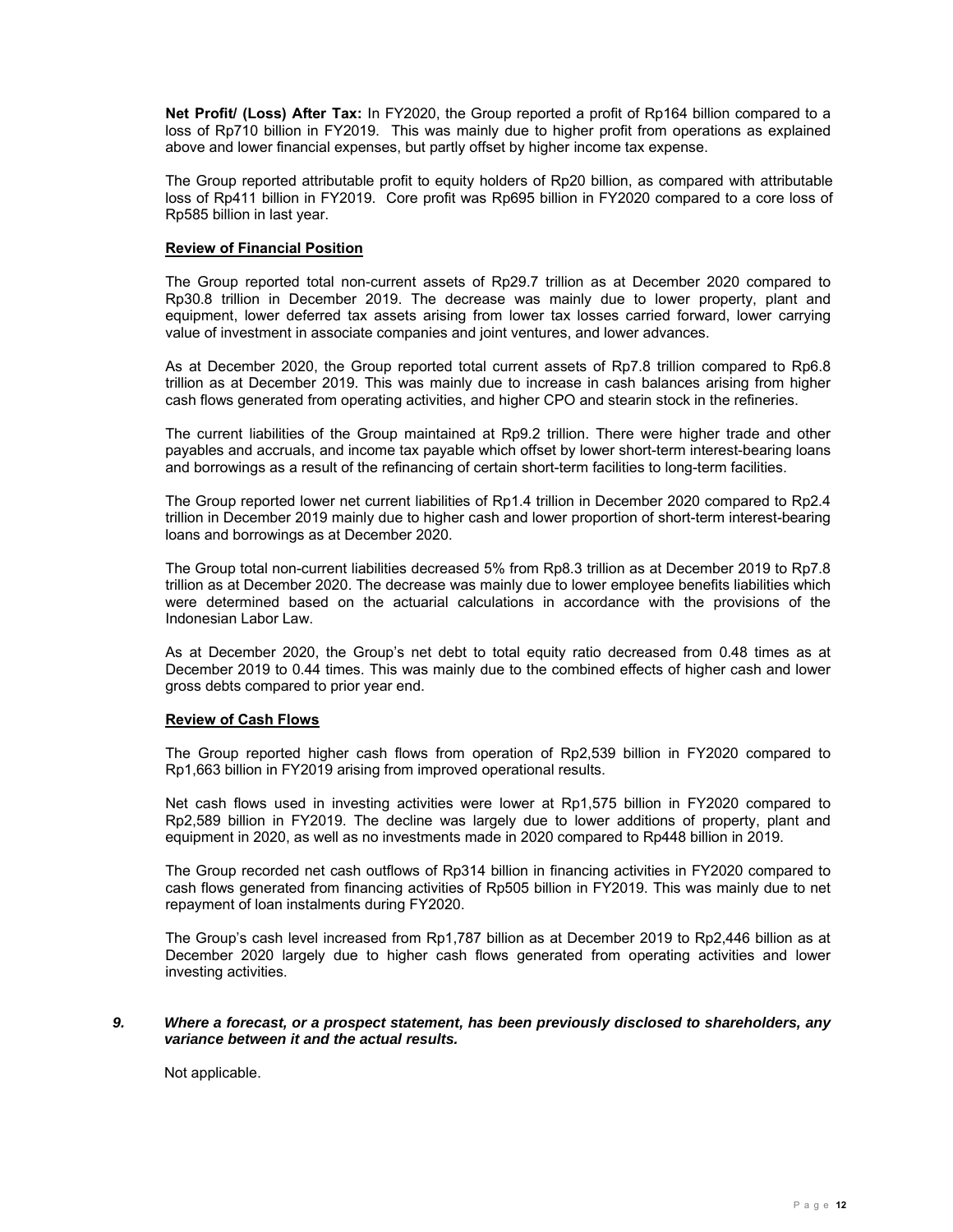### *10. A commentary at the date of the announcement of the significant trends and competitive conditions of the industry in which the group operates and any known factors or events that may affect the group in the next reporting period and the next 12 months.*

The economic uncertainties arising from the ongoing US-China trade tensions and COVID-19 outbreak, as well as erratic weather patterns will affect crop production and commodity prices. CPO prices are sensitive to the demand of key import markets, like China and India, together with Indonesia's domestic demand growth and biodiesel mandate, the demand of substitutes such as soy oil, and the movement of crude oil prices which affect discretionary biodiesel demand.

The roll-out of COVID-19 vaccination programmes world-wide could potentially improve consumer confidence and demands. Amidst the volatile commodity price environment, our focus in 2021 is to prioritise our capital investment in growth areas, improve cost control, and pursue innovations that can raise plantation productivity. Other planned activities include replanting on older oil palm plots in Riau and North Sumatra, increase FFB yields through active crop management, and maximise asset utilisation by increasing mechanisation. In anticipation of more FFB production from newly developed areas, we are expanding production capacity in East Kalimantan with the construction of a 45-tonnesper-hour FFB mill which will be ready in 2021.

At the end of September 2020, we completed a legal restructuring exercise to consolidate the sugar assets and operations in Brazil under CMAA, and all the freehold land assets under a real estate company, Bússola. Both CMAA and Bússola are 50:36.21:13.79 joint ventures held by JF Family, the Group and Rio Grande, respectively. The restructuring will help to strengthen CMAA's balance sheet.

# *11. If a decision regarding dividend has been made.*

# *(a) Current Financial Period Reported On*

Any dividend recommended for the current financial year reported on?

No dividend has been declared/ recommended for the financial year 2020.

#### *(b) Any dividend declared for the previous corresponding period?*

No dividend has been declared for the financial year ended 31 December 2019.

# *12. If no dividend has been declared (recommended), a statement to that effect and the reason(s) for the decision.*

No dividend has been declared/ recommended for the financial year 2020 in view of the financial position of the Company i.e. Indofood Agri Resources Ltd.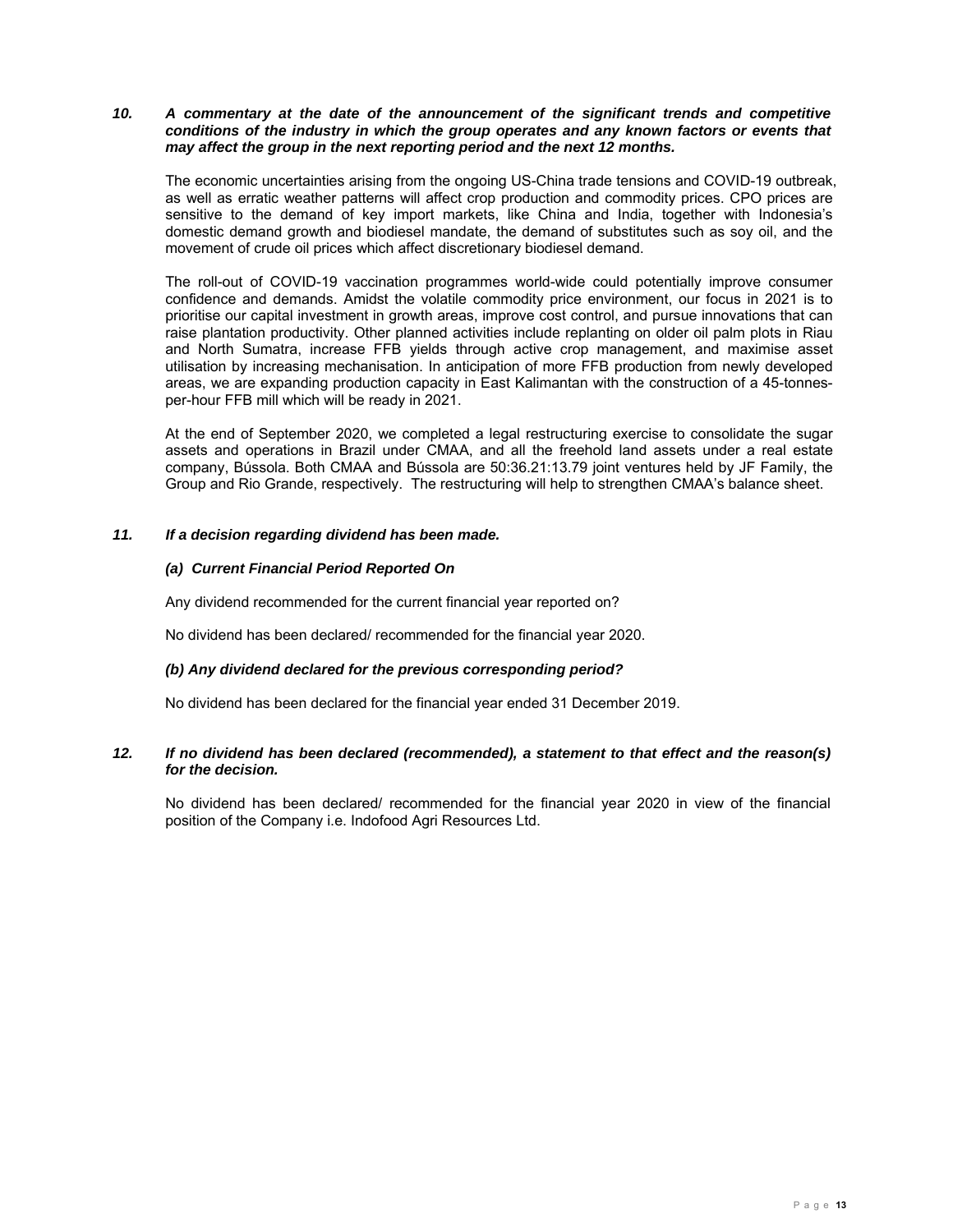### *13. Disclosure of the aggregate value of the transactions conducted under the shareholders' mandate for interested person transaction Rule 920(1)(a)(ii) of the Listing Manual.*

The Group has the following the interest person transactions ("IPT') for full year 2020:

|           | Name of Interested Person                                                                                    | Aggregate value of all IPT<br>during the financial year<br>under review (excluding<br>transactions less than<br>\$100,000 and transactions<br>conducted under<br>shareholders' mandate<br>pursuant to Rule 920) | Aggregate value of all IPT<br>conducted under<br>shareholders' mandate<br>pursuant to Rule 920<br>(excluding transactions<br>less than \$100,000) |
|-----------|--------------------------------------------------------------------------------------------------------------|-----------------------------------------------------------------------------------------------------------------------------------------------------------------------------------------------------------------|---------------------------------------------------------------------------------------------------------------------------------------------------|
|           |                                                                                                              | Rp 'billion                                                                                                                                                                                                     | Rp 'billion                                                                                                                                       |
|           | <b>PT ISM Group</b>                                                                                          |                                                                                                                                                                                                                 |                                                                                                                                                   |
|           | Sales of cooking oil, margarine<br>and others<br>Purchase of goods, services and<br>assets                   |                                                                                                                                                                                                                 | 4,231<br>137                                                                                                                                      |
|           | <b>Salim Group</b>                                                                                           |                                                                                                                                                                                                                 |                                                                                                                                                   |
|           | Sales of cooking oil, seeds and<br>material                                                                  |                                                                                                                                                                                                                 | 2,065                                                                                                                                             |
|           | Purchases of goods and services                                                                              |                                                                                                                                                                                                                 | 653                                                                                                                                               |
| $\bullet$ | Shareholder loans                                                                                            |                                                                                                                                                                                                                 | 1,476                                                                                                                                             |
| ٠         | Corporate guarantees                                                                                         |                                                                                                                                                                                                                 | 2,615                                                                                                                                             |
| ٠         | Reorganisation - transfer of<br>Livakovic Participações S.A. to<br>CMAA and merger of Canápolis<br>with CMAA | 638                                                                                                                                                                                                             |                                                                                                                                                   |

#### *14. Segmented revenue and results for business or geographical segments (of the group) in the form presented in the issuer's most recently audited annual financial statements, with comparative information for the immediately preceding year.*

| In Rp' million                                                                                                                                                                       | <b>Plantations</b> | <b>Edible Oil</b><br>&Fats | Others/<br>eliminations** | Total                                                                           |
|--------------------------------------------------------------------------------------------------------------------------------------------------------------------------------------|--------------------|----------------------------|---------------------------|---------------------------------------------------------------------------------|
| <b>Full Year 2020</b><br><b>Revenue</b>                                                                                                                                              |                    |                            |                           |                                                                                 |
| External sales                                                                                                                                                                       | 3,024,394          | 11,450,306                 |                           | 14,474,700                                                                      |
| Inter-segments sales                                                                                                                                                                 | 5,432,924          | 814                        | (5,433,738)               |                                                                                 |
| <b>Total Revenue</b>                                                                                                                                                                 | 8,457,318          | 11,451,120                 | (5,433,738)               | 14,474,700                                                                      |
| <b>Results</b><br>Segment profit<br>Segment profit %<br>Foreign exchange loss<br>Impairment of fixed assets<br>Net financial costs<br><b>Profit before tax</b><br>Income tax expense | 1,205,070<br>14.2  | 486,312<br>4.2             | (164, 600)<br>3.0         | 1,526,782<br>10.5<br>(44, 712)<br>(2,580)<br>(673, 307)<br>806,183<br>(642,617) |
| Net Profit for the year                                                                                                                                                              |                    |                            |                           | 163,566                                                                         |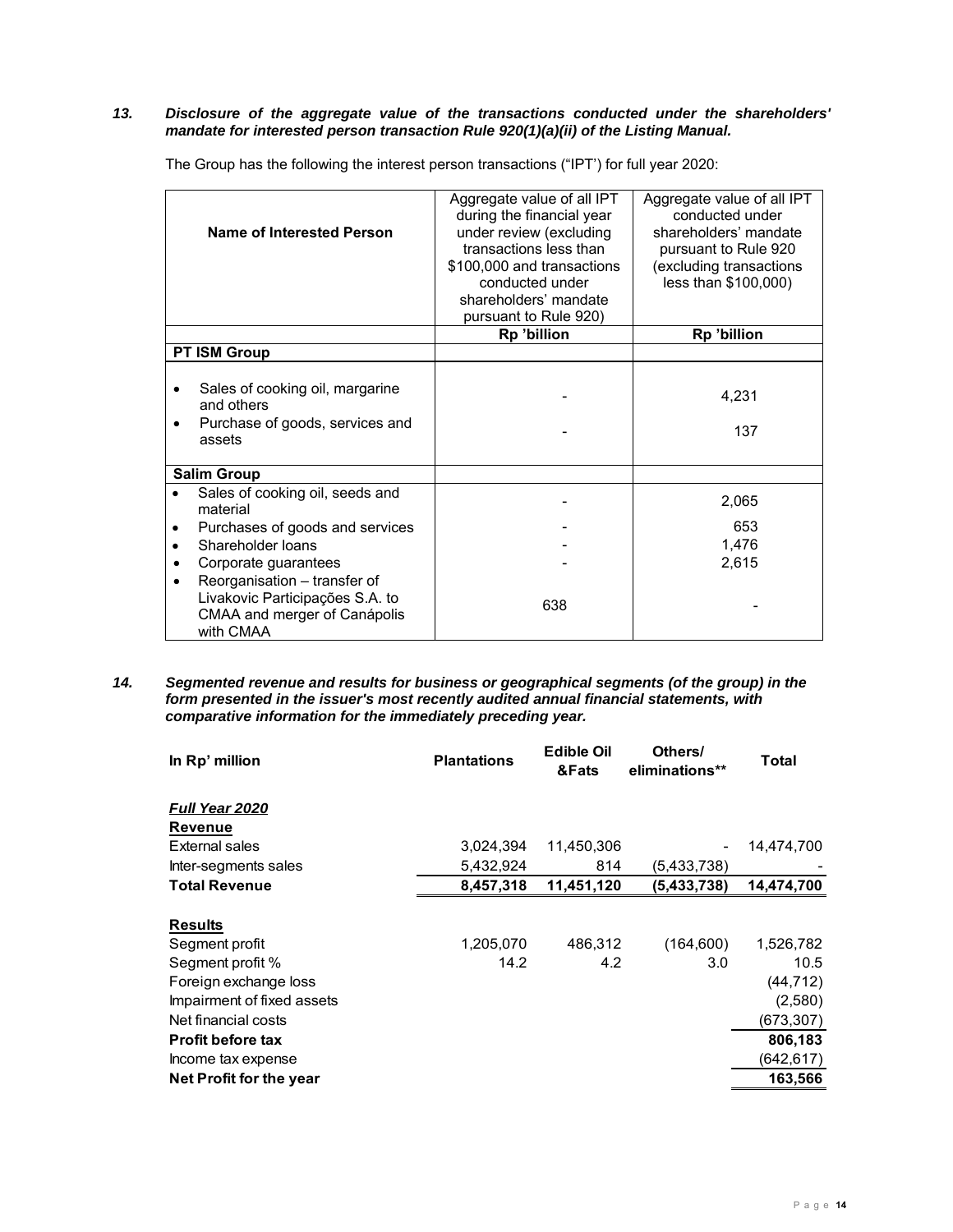| In Rp' million             | <b>Plantations</b> | <b>Edible Oil</b><br>&Fats | Others/<br>eliminations** | Total      |
|----------------------------|--------------------|----------------------------|---------------------------|------------|
| <b>Full Year 2019</b>      |                    |                            |                           |            |
| <b>Revenue</b>             |                    |                            |                           |            |
| External sales             | 3,385,528          | 10,264,860                 |                           | 13,650,388 |
| Inter-segments sales       | 4,906,178          | 2,847                      | (4,909,025)               |            |
| <b>Total Revenue</b>       | 8,291,706          | 10,267,707                 | (4,909,025)               | 13,650,388 |
| <b>Results</b>             |                    |                            |                           |            |
| Segment profit             | 135,168            | 512,223                    | (70, 545)                 | 576,846    |
| Segment profit %           | 1.6                | 5.0                        | 1.4                       | 4.2        |
| Foreign exchange gain      |                    |                            |                           | 11,322     |
| Impairment of goodwill     |                    |                            |                           | (33,890)   |
| Impairment of fixed assets |                    |                            |                           | (46, 863)  |
| Net financial costs        |                    |                            |                           | (770,837)  |
| Loss before tax            |                    |                            |                           | (263,422)  |
| Income tax expense         |                    |                            |                           | (446,294)  |
| Net loss for the year      |                    |                            |                           | (709,716)  |

\*\* Others/eliminations include elimination adjustments for inter-division sales and purchases, net unrealised margins arising from inter-division sales and purchases and regional office's overhead costs.

# **Revenue by Geographical Market**

|                       | 31/12/2020  |        | 31/12/2019        |         | Change |
|-----------------------|-------------|--------|-------------------|---------|--------|
|                       | Rp' million | ℅      | Rp' million       | %       | %      |
|                       |             |        |                   |         |        |
| <b>Indonesia</b>      | 12,782,615  | 88.3%  | 11.743.065        | 86.0%   | 8.9    |
| Asia                  | 1,450,258   | 10.0%  | 1,669,900         | 13.0%   | (13.2) |
| Europe                | 37,920      | 0.3%   | 40.642            | $0.0\%$ | (6.7)  |
| Africa, Middle East & | 165.494     | 1.1%   | 165.330           | 1.0%    | 0.1    |
| Oceania               |             |        |                   |         |        |
| America               | 38,413      | 0.3%   | 31.451            | $0.0\%$ | 22.1   |
| <b>Total revenue</b>  | 14.474.700  | 100.0% | 13,650,388 100.0% |         | 6.0    |

*15 . In the review of performance, the factors leading to any material changes in contributions to turnover and earnings by the business or geographical segments.* 

Please refer to Para 8 and 10 above.